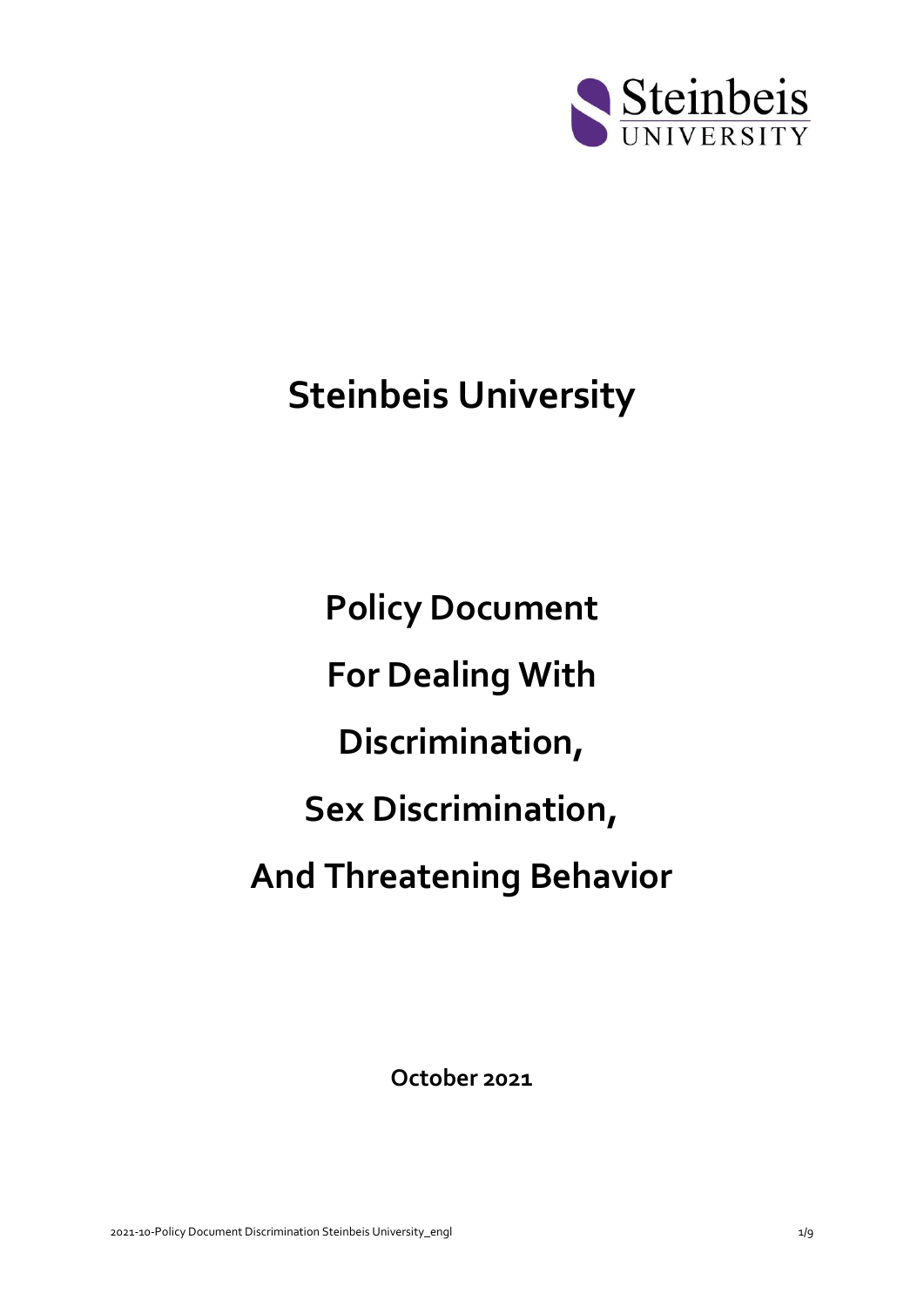

#### **Contents**

| $\mathbf{1}$   |     | Foreword                                              | 3              |
|----------------|-----|-------------------------------------------------------|----------------|
| $\overline{2}$ |     | The importance of non-discriminatory behavior         | 3              |
| 3              |     | Principles regarding actions to be taken              | 3              |
| 4              |     | Terminology                                           | 4              |
|                | 4.1 | Discrimination                                        | 4              |
|                | 4.2 | <b>Bullying</b>                                       | 4              |
|                | 4.3 | Stalking                                              | 4              |
|                | 4.4 | Sexual harassment, threatening behavior, and violence | 5              |
| 5              |     | Who to contact                                        | 5              |
|                | 5.1 | Internal places to register complaints                | 6              |
|                | 5.2 | External places to register complaints                | 6              |
| 6              |     | Procedural arrangements                               | 6              |
| 7              |     | Measures                                              | $\overline{7}$ |
| 8              |     | Prevention                                            | $\overline{7}$ |
| 9              |     | Evaluation                                            | 8              |
| 10             |     | Final provision                                       | 8              |
| 11             |     | Appendix                                              | 9              |
|                |     | 11.1 Links                                            | 9              |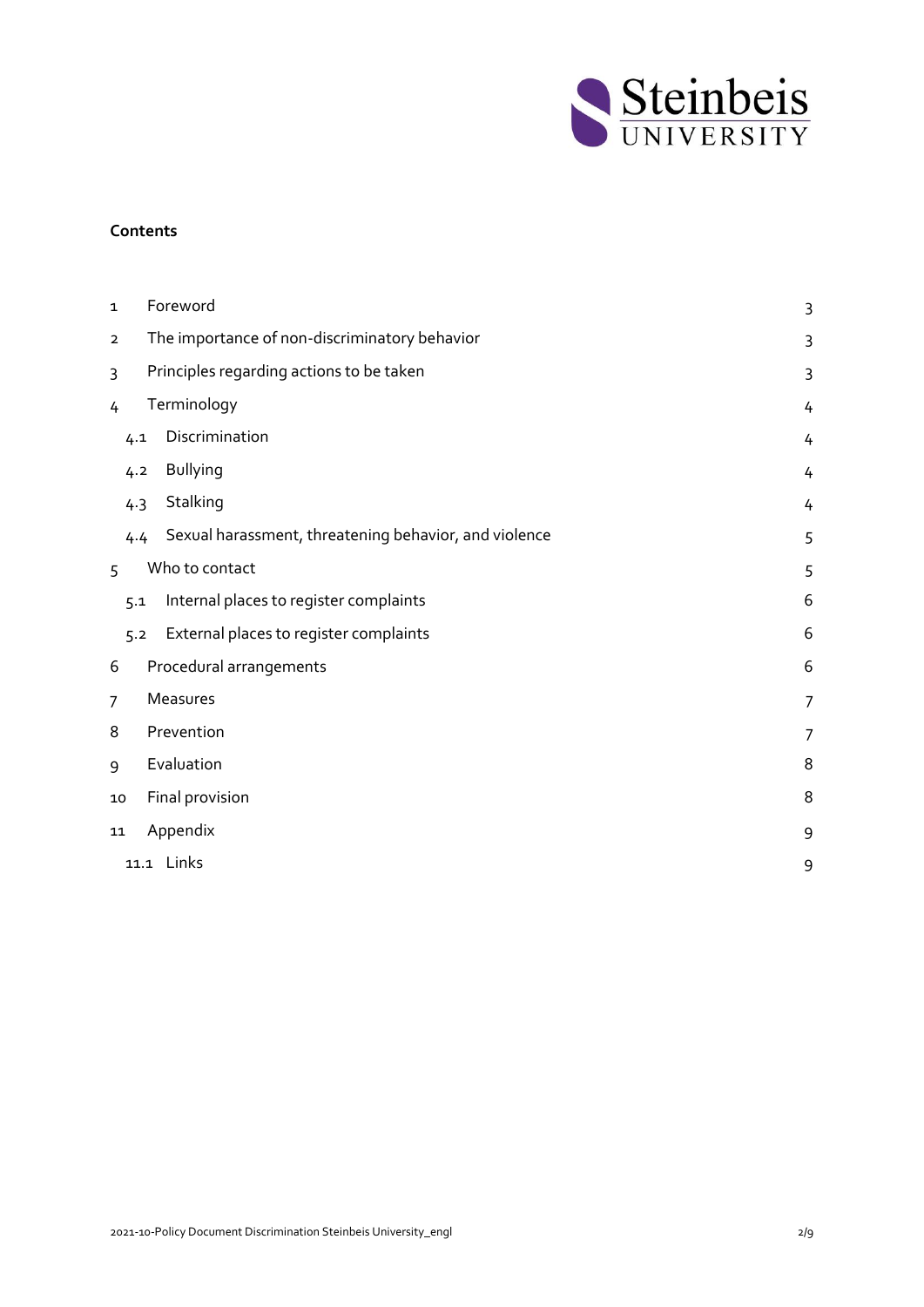

## <span id="page-2-0"></span>**1 Foreword**

The employees and associates of Steinbeis University make every effort to offer the best possible working conditions and environment for studying. Treating others with respect fosters a working atmosphere of mutual trust, thus laying an important foundation for successful outcomes and satisfaction when it comes to studies and work. This policy document establishes the required rules for safeguarding this environment, which shall exclude discrimination, bullying, stalking, sexual harassment, and threatening behavior.

# <span id="page-2-1"></span>**2 The importance of non-discriminatory behavior**

The following principles and guidelines apply to all departments, levels of the organization, situations affecting decision-making, and stakeholders at Steinbeis University. As such they are valid for all parties working in administration, at headquarters, elsewhere, and in academic areas involving professors, lecturers, and students. The fundamental principle of treating others with respect not only excludes discrimination, bullying, stalking, sexual harassment, and threatening behavior, but also establishes that such behavior will not be tolerated. Discrimination, sexual harassment, and threatening behavior of a physical or psychological nature fuel a working and learning atmosphere of intimidation, distress, and humiliation. This can potentially be damaging to health, constituting a monumental infringement of personal rights.

Under no circumstances must such behavior be tolerated. Instead it must be punished under labor law and by taking disciplinary action.

# <span id="page-2-2"></span>**3 Principles regarding actions to be taken**

Steinbeis University will not tolerate any form of aggressive behavior, such as discrimination, bullying, stalking, sexual harassment, or threatening behavior toward students, employees, and guests of the university.

The university makes staff aware of the problems caused by discrimination, sexual harassment, and threatening behavior. People affected by such behavior should be encouraged not to accept discrimination or threats, and should make it unequivocally clear that they disapprove and will actively defend themselves against such conduct. Those affected have the option of contacting the university's women's and equal opportunity representative, institute directors, departmental heads, or lecturers. On request, a "place of refuge" may be offered.

Students, associates, and guests of the university are therefore also asked to inform the university's women's and equal opportunity representative, institute directors, departmental management, or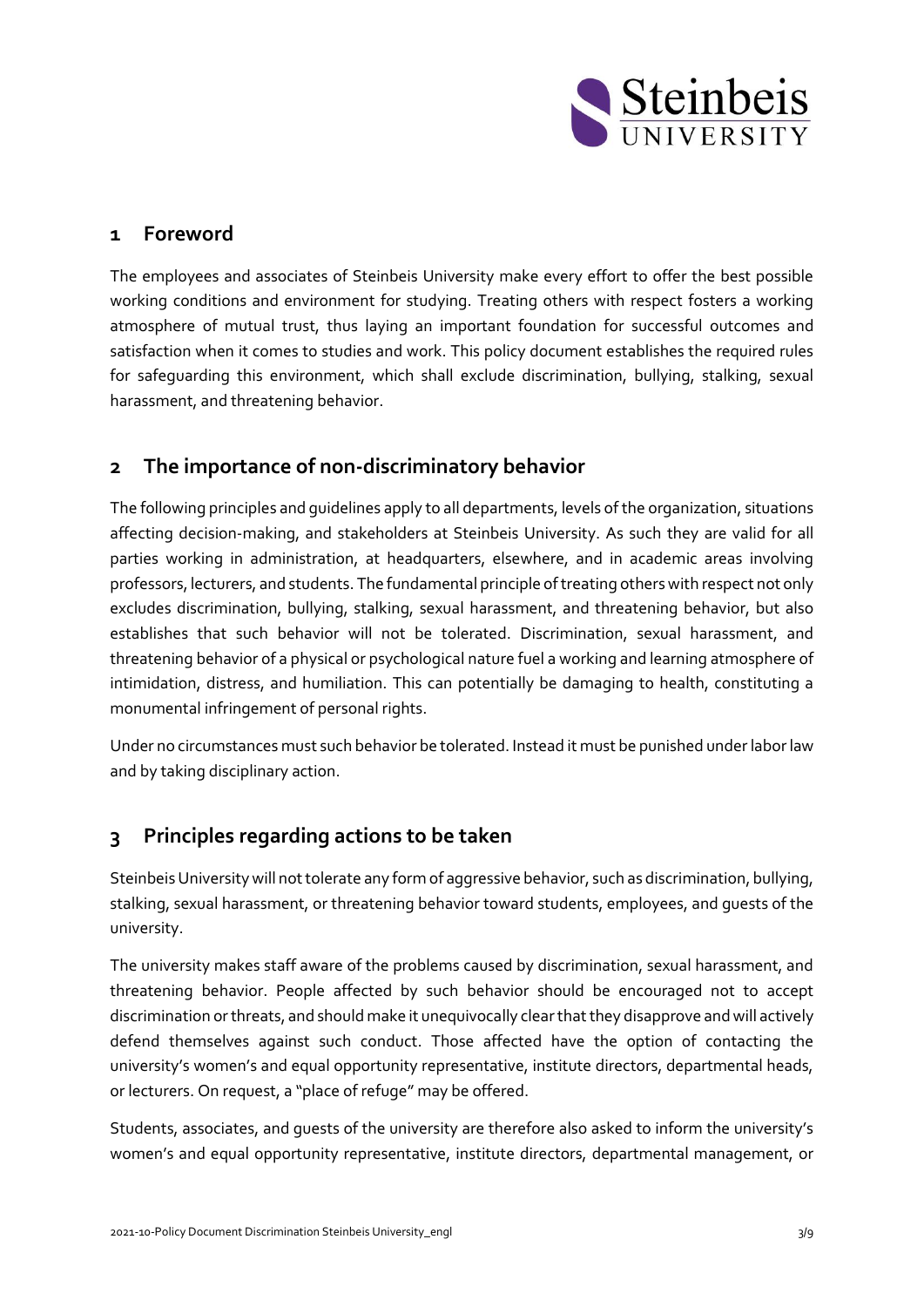

lecturers immediately if they observe or become aware of threatening behavior. Addressing or making others aware of issues will not cause suffering to those pointing out such behavior.

In the event that threatening behavior is reported, it is the responsibility of all members of staff and associates of the university, at all levels of the organization, to forcefully defend the rights of others and to ensure that misconduct is resolved as appropriate.

# <span id="page-3-0"></span>**4 Terminology**

### <span id="page-3-1"></span>**4.1 Discrimination**

The German Federal Anti-Discrimination Agency defines discrimination in the following way:

*Discrimination is the "less favorable treatment" of others based on a personal characteristic that merits protection, such as gender, ethnic origin, age, a disability, sexual identity, or religion. A decisive aspect of "less favorable treatment" is the outcome and not the motive, (such as intention, thoughtlessness, or general administrative practice).*

Used in everyday life, "discrimination" refers to actual experiences of exclusion, insult, and injury. Discrimination can be directly related to individuals (e.g. their appearance, disability, gender, national identity) but can also be indirect through rules and circumstances (e.g. lack of accessibility, work processes).

## <span id="page-3-2"></span>**4.2 Bullying**

Bullying can be of a verbal nature or a physical attack on individuals. The intention is to harm a person's social standing, career, health, or property.

It should be noted that bullying does not happen on a one-off basis. Bullying refers to the same – but also different – actions repeated over a longer period of time.

#### <span id="page-3-3"></span>**4.3 Stalking**

Stalking, as defined by Federal anti-stalking legislation under Section 238 of the German Criminal Code, is the repeated and intentional harassment and pursuit of a person, such that their safety is threatened, seriously infringing their lifestyle.

Acts punishable by law include

- Persistently seeking physical proximity to a person against their will
- Attempting to establish contact using telecommunications, other forms of communication, or by going through third parties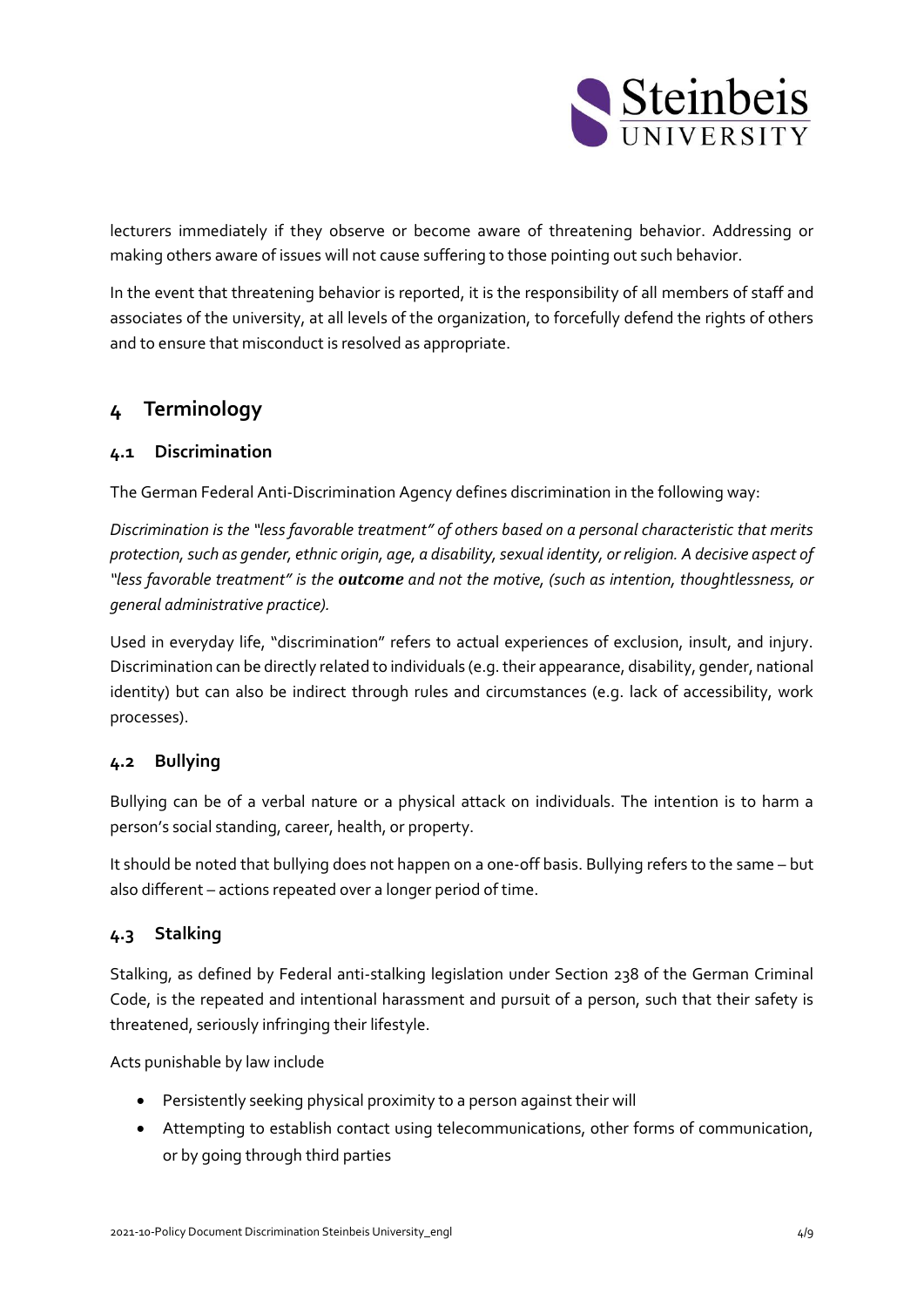

- The misuse of personal data
- Intimidating a person, their relatives, or close acquaintances by threatening life or limb, their health, or personal freedom
- Comparable behavior

Repeated, willful persecution and harassment causes long-term, indirect, or immediate harm and harms a person's psychological or physical well-being.

#### <span id="page-4-0"></span>**4.4 Sexual harassment, threatening behavior, and violence**

Section 3, Part 4 of the General Act on Equal Treatment defines sexual harassment in as follows:

*"Sexual harassment shall be deemed to be discrimination [...] when an unwanted conduct of a sexual nature, including unwanted sexual acts and requests to carry out sexual acts, physical contact of a sexual nature, as well as the unwanted showing or pubic exhibition of pornographic images, takes place with the purpose or effect of violating the dignity of the person concerned, in particular where it creates an intimidating, hostile, degrading, humiliating, or offensive environment."*

For example, sexual harassment is reflected in the following behavior:

- Humiliating sexual remarks about a person or their body
- Showing degrading images of a sexual nature
- Sexually derogatory gestures, requests, or behavior
- Exhibitionism
- Inappropriate and/or unwanted physical contact
- The solicitation of sexual favors and/or acts
- Violent physical encroachment

Sexual harassment and threatening behavior stem from a need to wield power and control over others. As such it is a violation of physical and emotional integrity.

## <span id="page-4-1"></span>**5 Who to contact**

Every affected person has the right to inform others of such of behavior and seek advice. The following people can be contacted for support: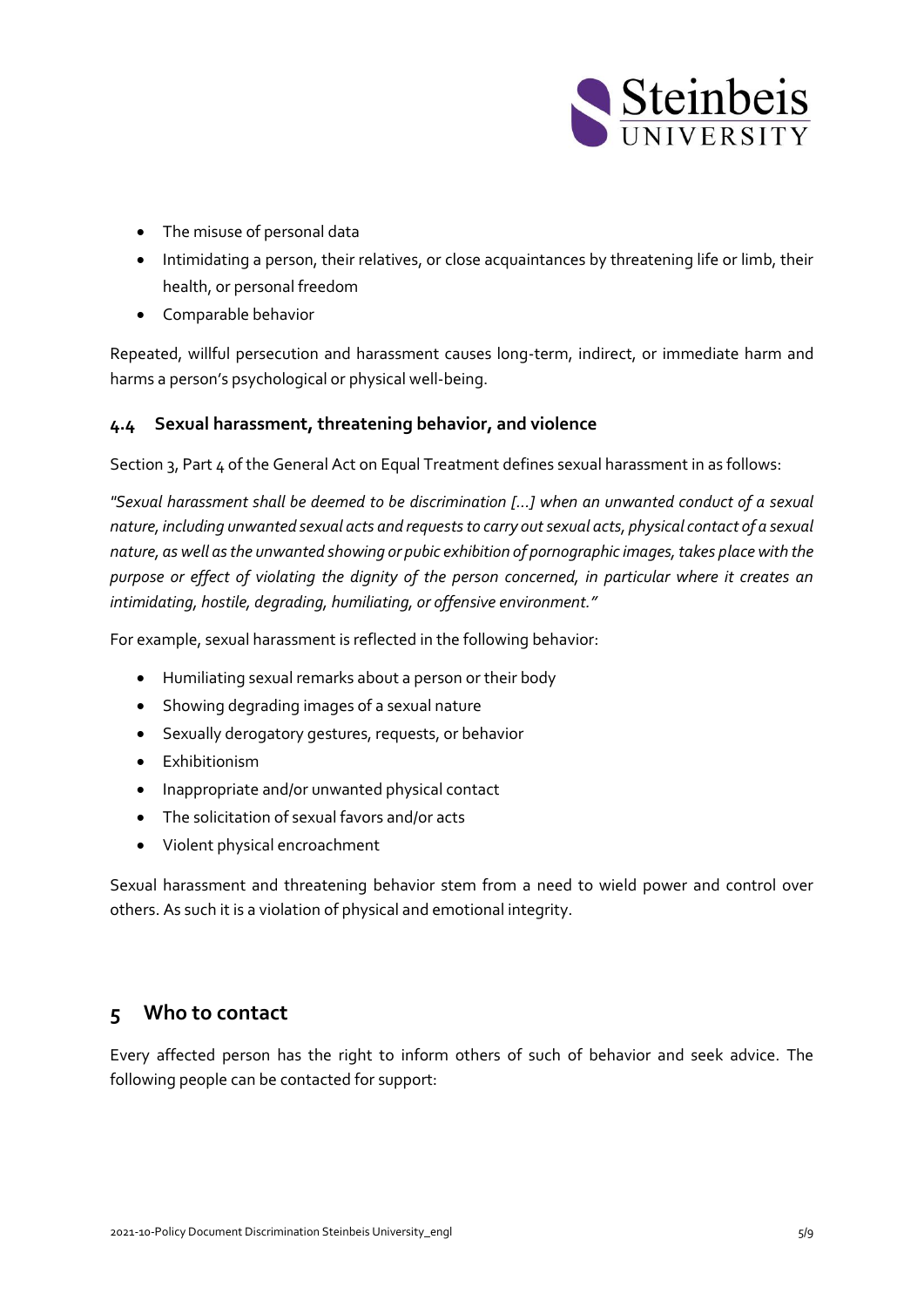

#### <span id="page-5-0"></span>**5.1 Internal places to register complaints**

Who to contact at head office

• The women's and equal opportunity representative of the university and their deputies within departments. An overview can be foun[d here.](https://www.steinbeis-hochschule.de/Studium-Studierende/Allgemeine-Informationen/Frauen-und-Gleichstellungsbeauftragte)

Other people to contact:

- Departmental heads and their respective offices
- Academic supervisors
- The Student Council
- University management

All information will be treated in the utmost confidence and further action will be taken after detailed consultation with affected parties. If a person merely wishes to request advice, they have the right to remain anonymous. In the case of measures beyond this, anonymity cannot be guaranteed.

#### <span id="page-5-1"></span>**5.2 External places to register complaints**

German nationwide support hotline 08000 116 016:

- [www.hilfetelefon.de](http://www.hilfetelefon.de/)
- 24-hour advice by phone, email, or chat
- Anonymous, multilingual

Frauen gegen Gewalt e.V. (Women Against Violence, registered charity)

- [www.frauen-gegen-gewalt.de](http://www.frauen-gegen-gewalt.de/)
- Advice on local support

## <span id="page-5-2"></span>**6 Procedural arrangements**

The contact persons under Section 5.1 above are required to react responsibly and promptly on becoming aware of an incident. It should be noted that affected persons must not suffer disadvantage by reporting incidents.

The following actions may be taken on receiving a report of a situation of conflict:

- Discussion with the party affected
- Discussion with the party accused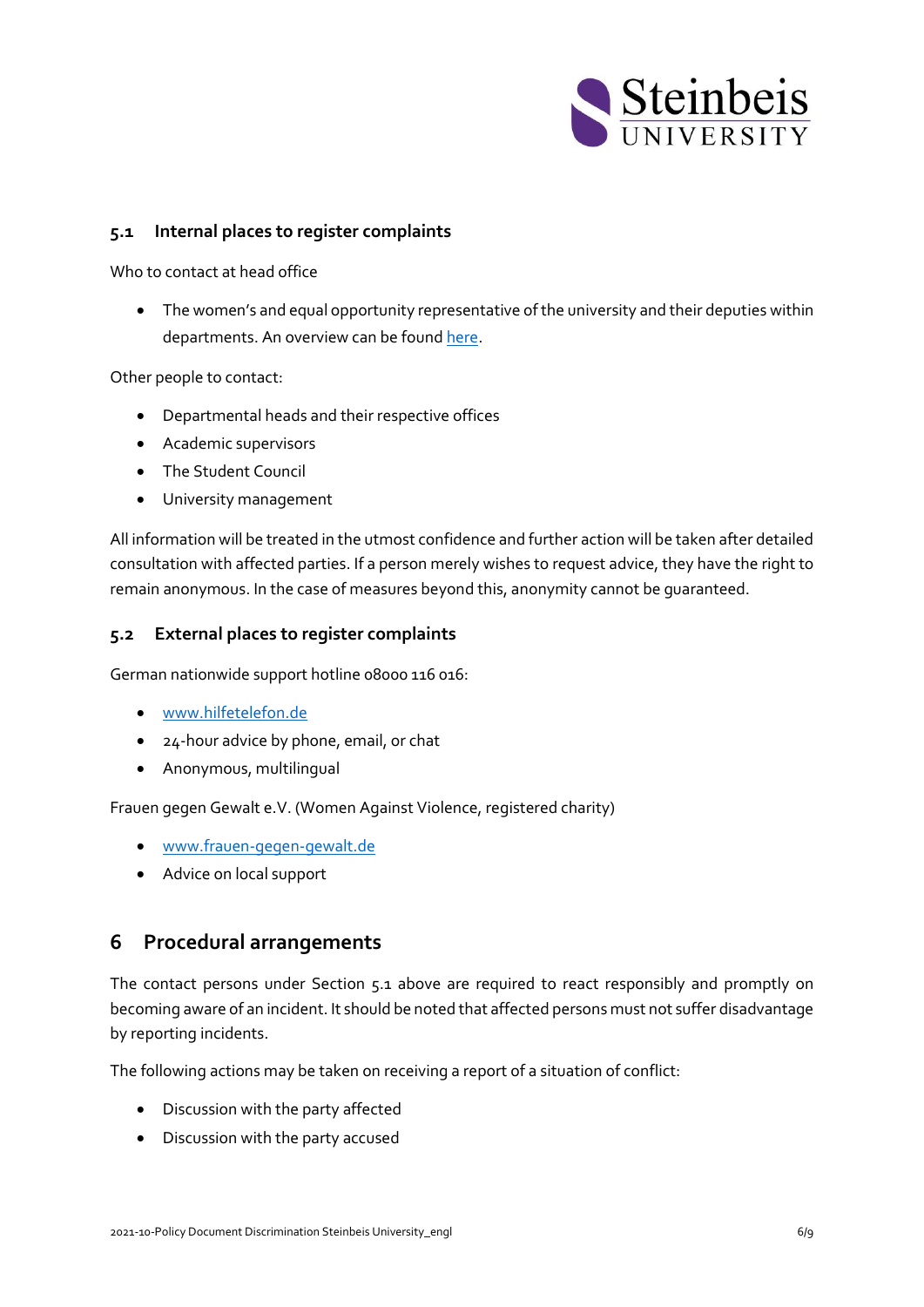

- If applicable: discussion with witnesses
- If applicable: discussion between both the party affected and the party accused

If these measures are unsuccessful or if the severity of the incident means that these measures would be insufficient, depending on the circumstances the following steps may be taken, assuming the person concerned gives their consent:

- Involvement of department management
- Involvement of university management
- Initiation of mediation proceedings
- Involvement of the human resources manager

## <span id="page-6-0"></span>**7 Measures**

In the event of a substantiated case of sex discrimination or threatening behavior, university management shall decide on measures to be taken. Possible measures include:

- Verbal and written warnings
- Investigation into sanctions permissible under labor law
- Exercising of sanctions permissible under labor law
- Exmatriculation
- Exclusion from courses
- Withdrawal from lecturing contracts
- Filing of criminal complaints

It must also be ensured that appropriate measures are taken to protect any parties affected by the incident.

In the absence of sufficient evidence that any of the aforementioned examples of behavior actually did occur, no action will be taken. In such cases, it must be ensured that no suffering is caused to the accused party.

## <span id="page-6-1"></span>**8 Prevention**

Members of staff and associates of Steinbeis University take preventive measures to ensure a working environment is established and maintained based on trust, in the absence of intimidation, and that discrimination, bullying, stalking, sexual harassment, and threatening behavior are prevented within the framework of university life.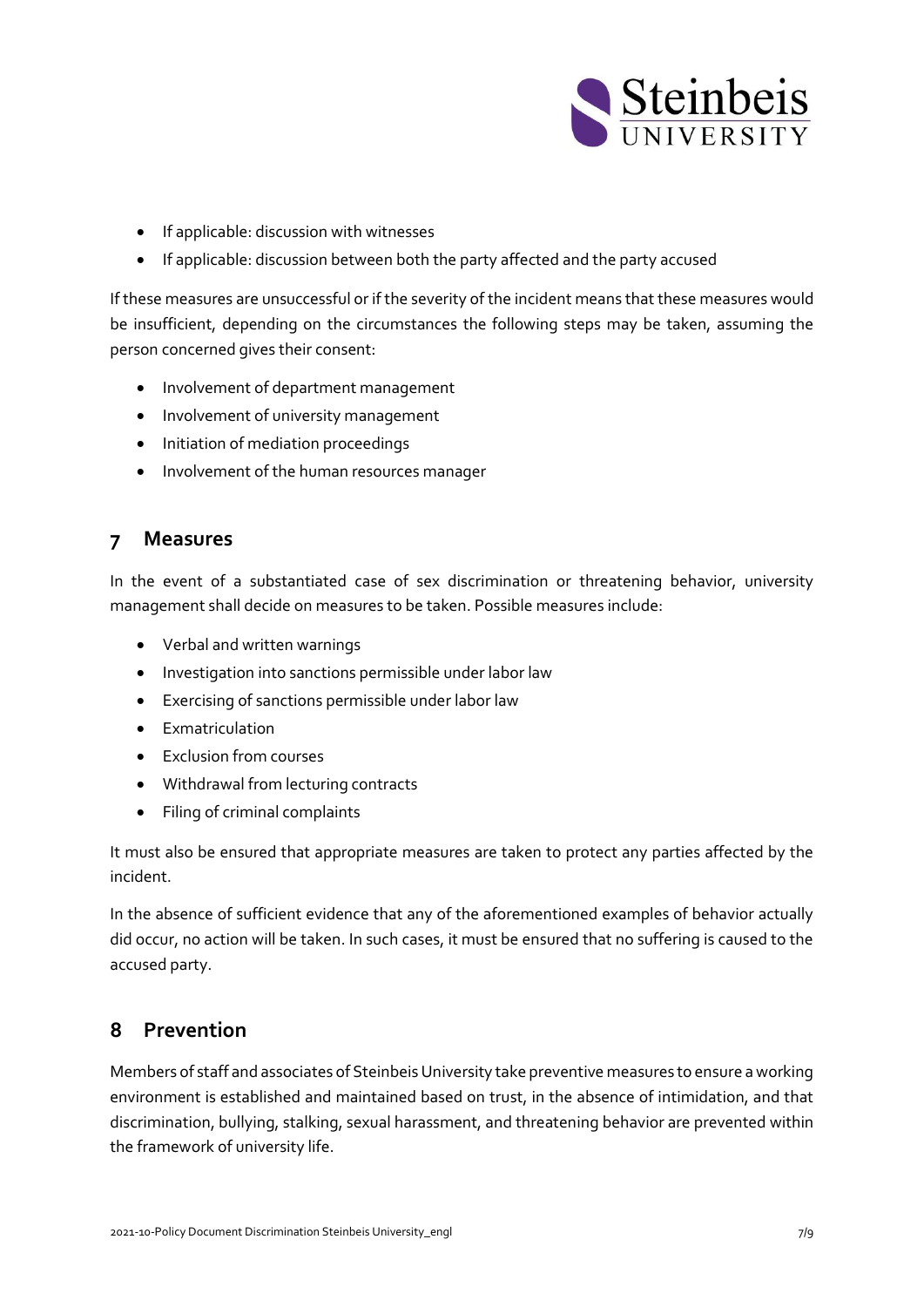

In particular, the following preventive measures must be taken:

- This policy document should be shared with all members of staff and associates of the university, especially those with responsibility for others
- Affected individuals should be offered help
- Gender-inclusive, non-discriminatory language should be used in keeping with the guidelines on gender-sensitive language
- All members of staff and associates of the university should be made aware of issues relating to discrimination, bullying, stalking, sexual harassment, and threatening behavior in order to spot signals early and introduce appropriate countermeasures
- All members of staff and associates must treat others with respect in an atmosphere of partnership, honoring personal integrity and the dignity of all others.

# <span id="page-7-0"></span>**9 Evaluation**

Internal teams responsible for complaints report regularly to the women's and equal opportunity representative on specific instances of lodged complaints. Their reports remain anonymous. Sharing information makes it possible to continuously update procedures for dealing with complaints and review preventive measures.

## <span id="page-7-1"></span>**10 Final provision**

These instructions come into force on the day following their publication in the Steinbeis University bulletin.